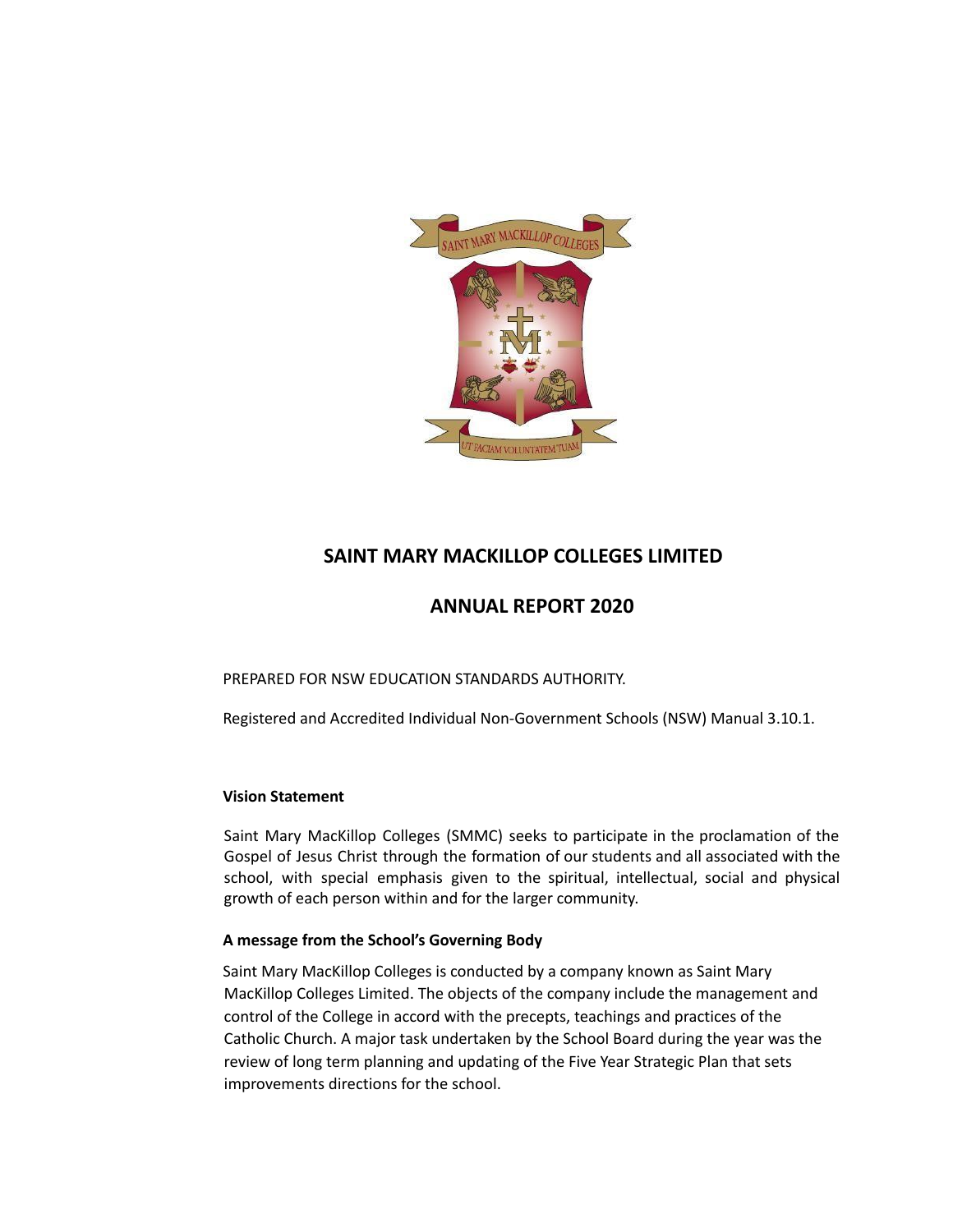#### **Characteristics of the student body**

Saint Mary MacKillop Colleges was established in 2007 and now offers classes from Kindergarten to Year 12. Situated in Wagga Wagga, the school caters for students from diverse cultural backgrounds; 33% of the school's students are from families that speak a language other than English at home.

In the 2020 Census there were 156 students of whom 111 were in primary school and 45 in secondary school. There are approximately equal numbers of boys and girls throughout the school. Many students commence Kindergarten with low levels of literacy due to English being the second language spoken in the home.

#### **Student outcomes in standardised national literacy and numeracy testing-NAPLAN**

NAPLAN testing did not occur during 2020 due to COVID-19.

#### **Senior secondary outcomes (student achievement)**

In 2020 no ROSA credential were issued. 75% of year 10 students were retained into year 11. 100% of year 11 students were retained into year 12.

Our Year 12 Class of 2020 achieved some pleasing results in the NSW Higher School Certificate. Students studied a varied curriculum, including English, Mathematics and Ancient History and Modern History.

100% of the 2020 cohort received the NSW Higher School Certificate.

This table outlines the bands attained in each 2-Unit course in the 2020 HSC:

| <b>Subject</b>            | <b>Included</b><br><b>Students</b> | Band 1 | <b>Band 2</b> | <b>Band 3</b>  | Band 4         | <b>Band 5</b> | Band 6 |
|---------------------------|------------------------------------|--------|---------------|----------------|----------------|---------------|--------|
| English<br>(Advanced)     | 5                                  |        |               | 3              | $\overline{2}$ |               |        |
| Mathematics<br>Standard 2 | 5                                  |        |               | $\overline{2}$ | 1              | 2             |        |
| Mathematics<br>Advanced   | $\mathbf{1}$                       |        |               |                |                | $\mathbf{1}$  |        |
| Ancient<br>History        | 5                                  |        | 1             | 1              | 3              |               |        |
| Modern<br>History         | 5                                  |        |               | 3              | 2              |               |        |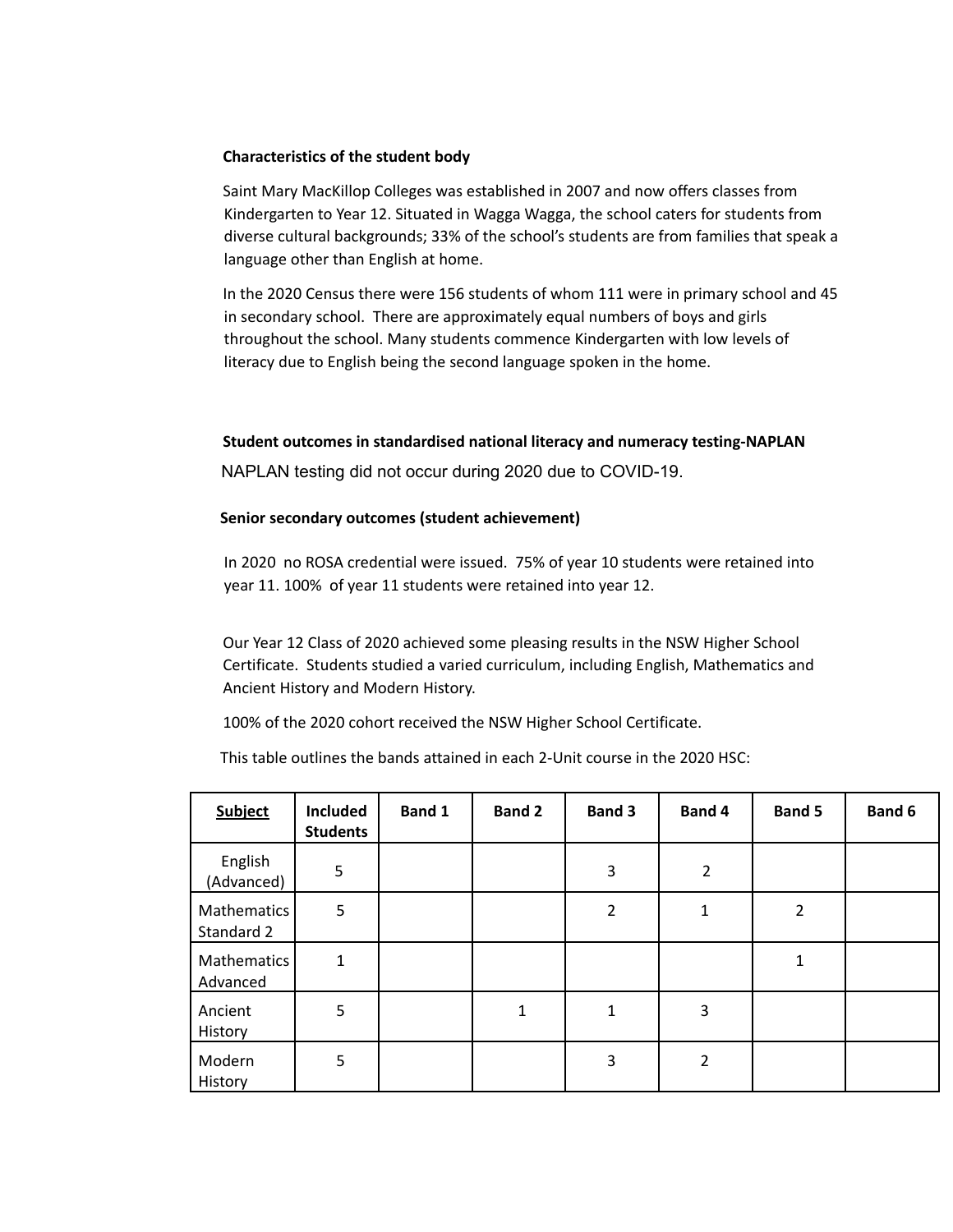The following table displays the mean mark for questions in a particular course achieved by our school and by the state cohort.

| <b>Subject</b>              | <b>Students</b> | E.M.<br><b>Mean</b> | <b>State E.M. Mean State variation</b> | School vs |
|-----------------------------|-----------------|---------------------|----------------------------------------|-----------|
| <b>Ancient History</b>      | 5               | 68.44               | 72.10                                  | $-3.66$   |
| English (Advanced)          | 5               | 67.48               | 81.33                                  | $-13.85$  |
| Mathematics Advanced        |                 | 87.80               | 79.20                                  | 8.60      |
| <b>Mathematics Standard</b> | 5               | 75.40               | 68.4                                   | 7.00      |
| Modern History              | 5               | 66.16               | 72.53                                  | $-6.37$   |

Note that Senior secondary outcomes are documented on the My School website: <http://www.myschool.edu.au>

#### **Teacher qualifications and professional learning:**

Teaching standards/ qualifications

| <b>CATEGORY</b>                                                                    | Number of teachers |
|------------------------------------------------------------------------------------|--------------------|
| <i>i.</i> Teachers having teacher education qualifications from a higher education | 12                 |
| institution within Australia or as recognised within the National Office of        |                    |
| Overseas Skills Recognition (AEI-NOOSR) guidelines, or                             |                    |
| ii. Teachers having a bachelor degree from a higher education institution within   |                    |
| Australia or one recognised within the AEI-NOOSR guidelines but lack formal        |                    |
| teacher qualifications.                                                            |                    |

Total School Staff numbers can be viewed on the My School website: <http://www.myschool.edu.au>

## **Professional Learning**

- The School Executive participated in online courses conducted by the AIS Leadership Centre.
- WHS procedures were covered during the year.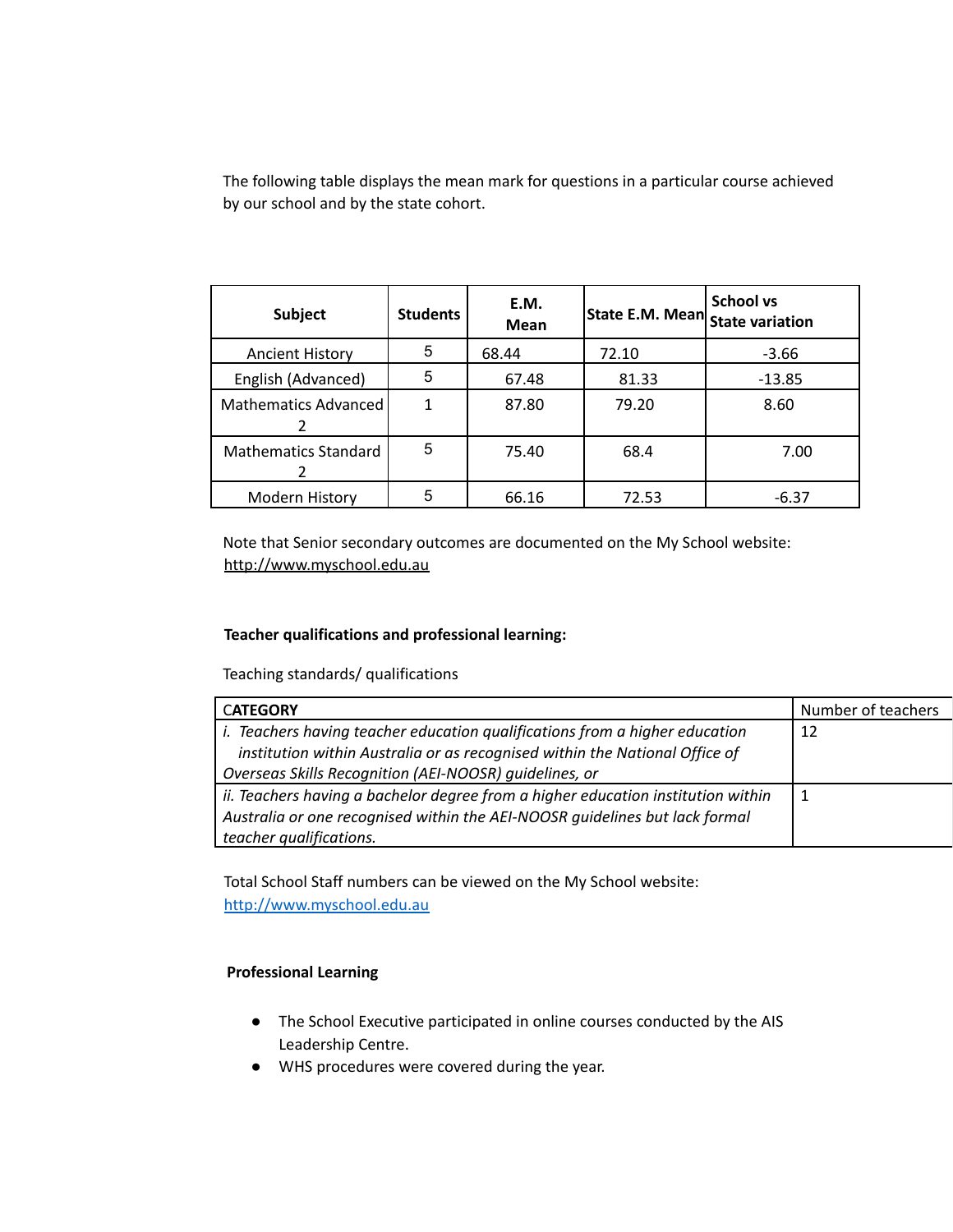- The secondary staff participated in online courses provided by the AIS covering Stages 4, 5 and 6.
- Primary staff participated in online courses, covering all stages.
- Lesson observations of all teachers' lessons were conducted by executive staff, with feedback given based on the AITSL standards.
- Pastoral care professional learning was provided to all staff. This information assisted teachers in pastoral care positions to undertake their role including current issues in adolescent health and communication skills.
- Staff were given continuing in-service on the use of advanced techniques in IT.
- Staff professional learning remains a major focus with a greater emphasis on providing a differentiated approach to cater for the varying needs of staff who are at different stages in their accreditation.

#### **Workforce Composition**

A description of the workforce composition for Saint Mary MacKillop Colleges is published on the My School website: <http://www.myschool.edu.au>

#### **Student attendance, and retention rates and post-school destinations.**

In 2020 the school conducted the following classes:

| Kindergarten | 24 Students |
|--------------|-------------|
| Year 1       | 11 Students |
| Year 2       | 17 Students |
| Year 3       | 9 Students  |
| Year 4       | 12 Students |
| Year 5       | 19 Students |
| Year 6       | 19 Students |
| Year 7       | 11 Students |
| Year 8       | 8 Students  |
| Year 9       | 9 Students  |
| Year 10      | 9 Students  |
| Year 11      | 3 Students  |
| Year 12      | 5 Students  |

Due to Covid-19 the attendance percentage rates have not been included.

For whole school student attendance rates please refer to the school's data on the My School website: <http://www.myschool.edu.au>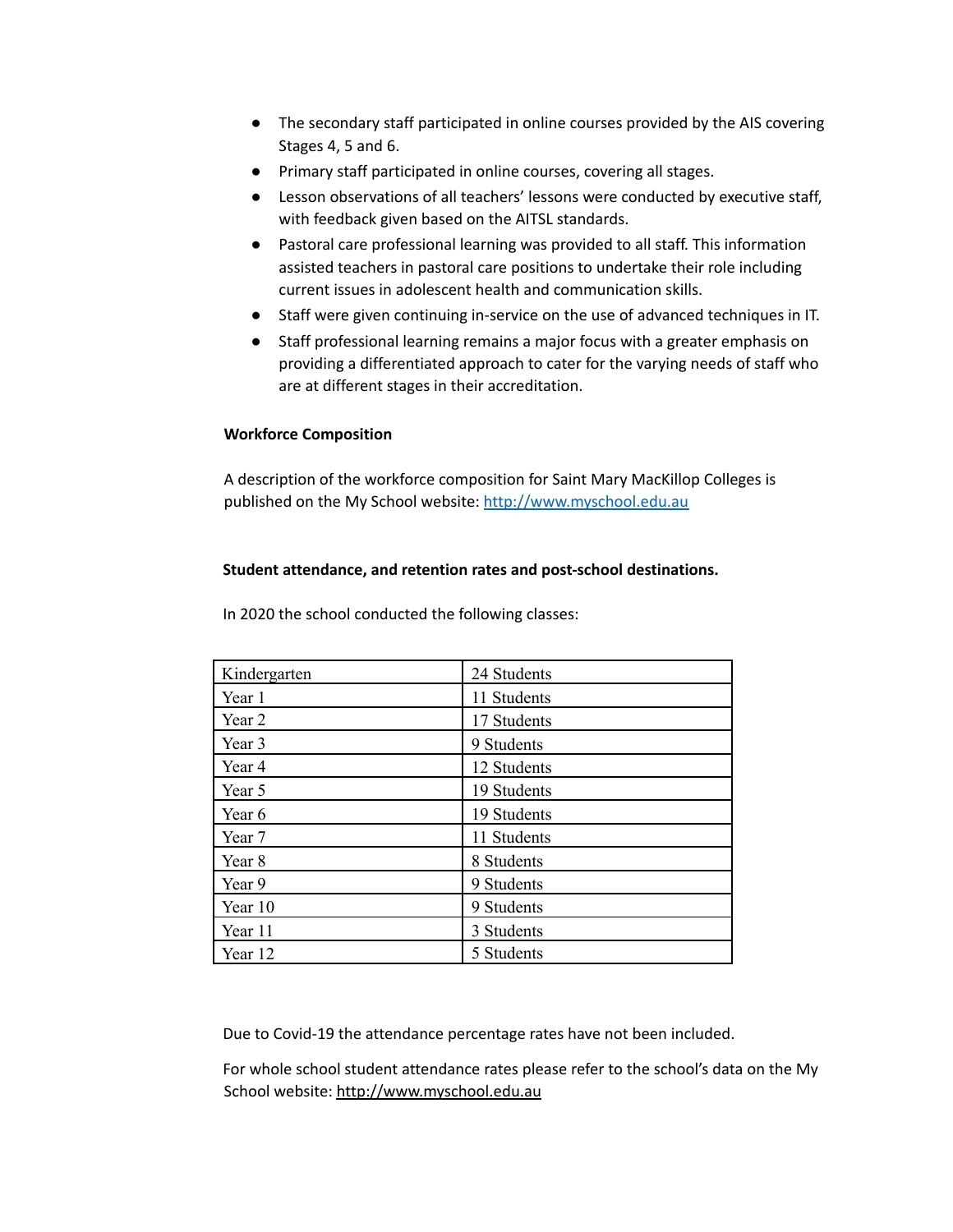Student Retention of Year 10 to Year 12 and Post School Destination There was an 89% retention rate. Students who have left the school during the year do so because of family circumstances. All students who left the school at the end of Year 12 following the completion of their school education entered into vocational, trade or tertiary institutions.

#### **Student Enrolments**

| Student Total | Primary | Secondary |
|---------------|---------|-----------|
| 156           | $\sim$  | 45        |

#### **Management of Non-Attendance**

In order for students to reach their full potential it is of paramount importance that they attend school regularly. While it is the parents' legal responsibility under the NSW Education Act (1990) to ensure that their children attend school regularly, our staff as part of their duty of care, monitor all absences and work in partnership with parents to support and promote the regular attendance of students. In doing so, the school, under the leadership of the Primary Principal/Head :

- provides a caring environment which fosters in students, a sense of wellbeing and belonging.
- maintains accurate records of student attendance.
- implements policies and procedures to monitor student attendance and to address non-attendance issues as and when they arise.
- communicates to parents and students, the school's expectations with regard to student attendance and the consequences of not meeting these expectations.
- recognises and rewards excellent and improved student attendance.

School attendance records also contain information regarding student absences including reasons for absence and documentation to substantiate reasons for absences. Teachers are required to monitor non-attendance diligently on a student by student basis and to bring to the attention of the Primary Principal/Head of Secondary immediately any unexplained absences, non-attendance of a chronic nature, or reasons for non-attendance that cause concern. Matters of concern are referred to the Primary Principal/Head of Secondary and the relevant Department of Education and Training officer where appropriate.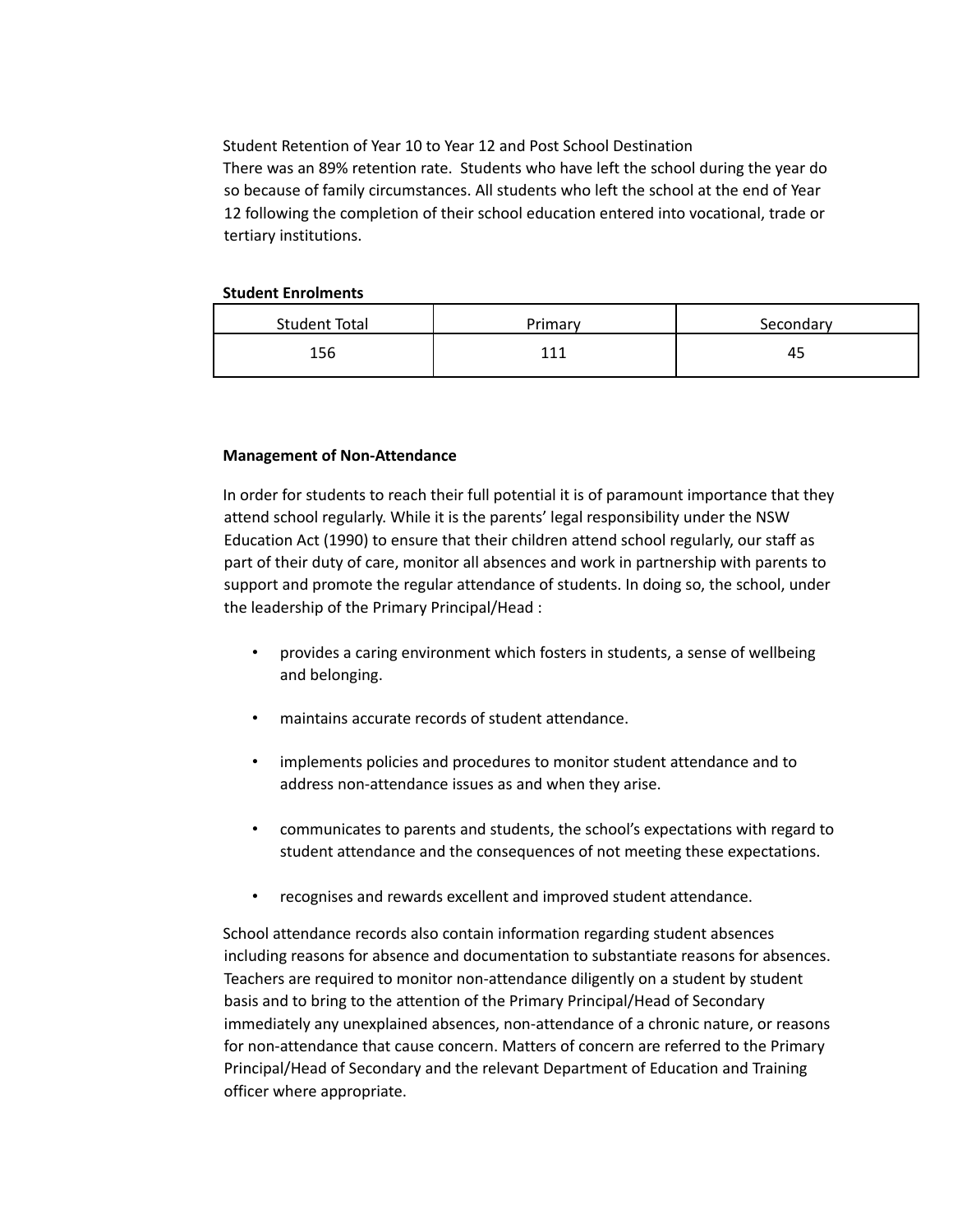Where a student is not able to attend school for a prolonged period of time due to a medical condition or illness, the school in collaboration with parents provides resources to contribute to the student's continuum of learning where possible.

#### **Enrolment Policy 2020:**

Enrolment at Saint Mary MacKillop Colleges is made by way of completing an enrolment application and questionnaire, available from the website here: <https://www.stmarymackillop.nsw.edu.au/applications>

Once an application is completed, an interview with the Primary Principal or Head of Secondary is required.

Who can enrol?

• Children from all families who are prepared to participate in Saint Mary MacKillop Colleges' mission and vision to promote and engender a sound Catholic formation in children based on the authentic teachings of the Catholic Church.

#### **Learning and Disability Support Enrolment Policy:**

Saint Mary MacKillop Colleges (in line with key legislation of The Disability Standards for Education 2005(Standards) and the Disablity Discrimination Act) advocates access to an appropriate and inclusive education for students with a disability or a learning support need and no child will be turned away where resources exist that can meet that child's needs. We believe that all students can learn, provided that they are offered appropriate support.

Our aim is to allow students to realise their own potential through the provision and maintenance of a supportive educational environment.

When seeking enrolment, copies of all information relative to the specific learning needs of the student applying for enrolment must be disclosed to the school. Examples may include any of the following:

- Paediatric reports related to medical conditions;
- Behavioural Assessments;
- Therapeutic interventions;
- Psychometric assessments;
- Speech and language clinical reports;
- Occupational therapy reports.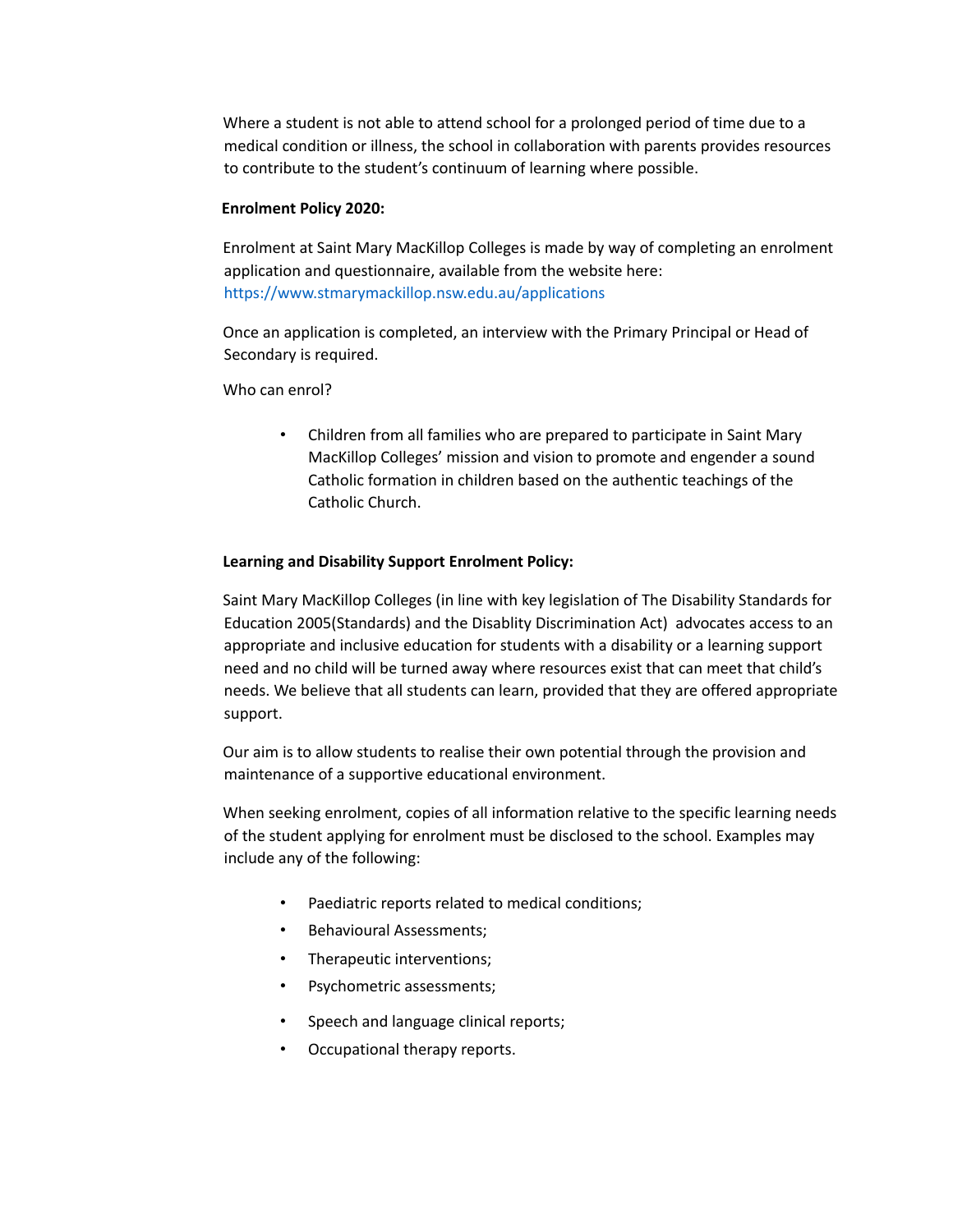If the enrolment application is successful, the above documentation must be updated as further assessments occur or as additional information becomes available.

It is essential that parents/carers co-operate with the Primary Principal/Head of Secondary or delegated teacher should they need to discuss appropriate support of the student with the relevant practitioner.

In the case of Kindergarten enrolments, the Primary Principal will contact the preschool and allied health who work with the student applying for enrolment, to collect information relevant to the educational support of the student.

This information may be forwarded to various funding bodies in order to ascertain possible additional education support.

It is essential that parents/carers cooperate with the Primary Principal/ Head of Secondary in obtaining appropriate medical/educational/behavioural assessments or advice in relation to the student's educational progress.

Saint Mary MacKillop Colleges has in place strategies and programs to prevent harassment or victimisation of students with disabilities and students who have an associate with a disability.

Saint Mary MacKillop Colleges will not exclude students on the basis of pre-conceived or biased information.

## **Other school policies can be viewed on the**

**website-**<https://www.stmarymackillop.nsw.edu.au>

Discipline Policy Anti-Bullying Prevention Policy Student Behaviour Policy Complaints and Grievance Policy Pastoral Care Policy

| <b>POLICY</b>                                         | <b>Access to full text</b>                 |
|-------------------------------------------------------|--------------------------------------------|
| <b>Student Welfare</b>                                |                                            |
| The school seeks to provide a safe and                |                                            |
| supportive environment to support the spiritual,      | The school's student welfare policy can be |
| mental, physical and emotional wellbeing of           | accessed from the school's website and     |
| students through programs that:                       | parent enrolment pack.                     |
| Meet the spiritual, personal, social and<br>$\bullet$ |                                            |
| learning needs of students.                           |                                            |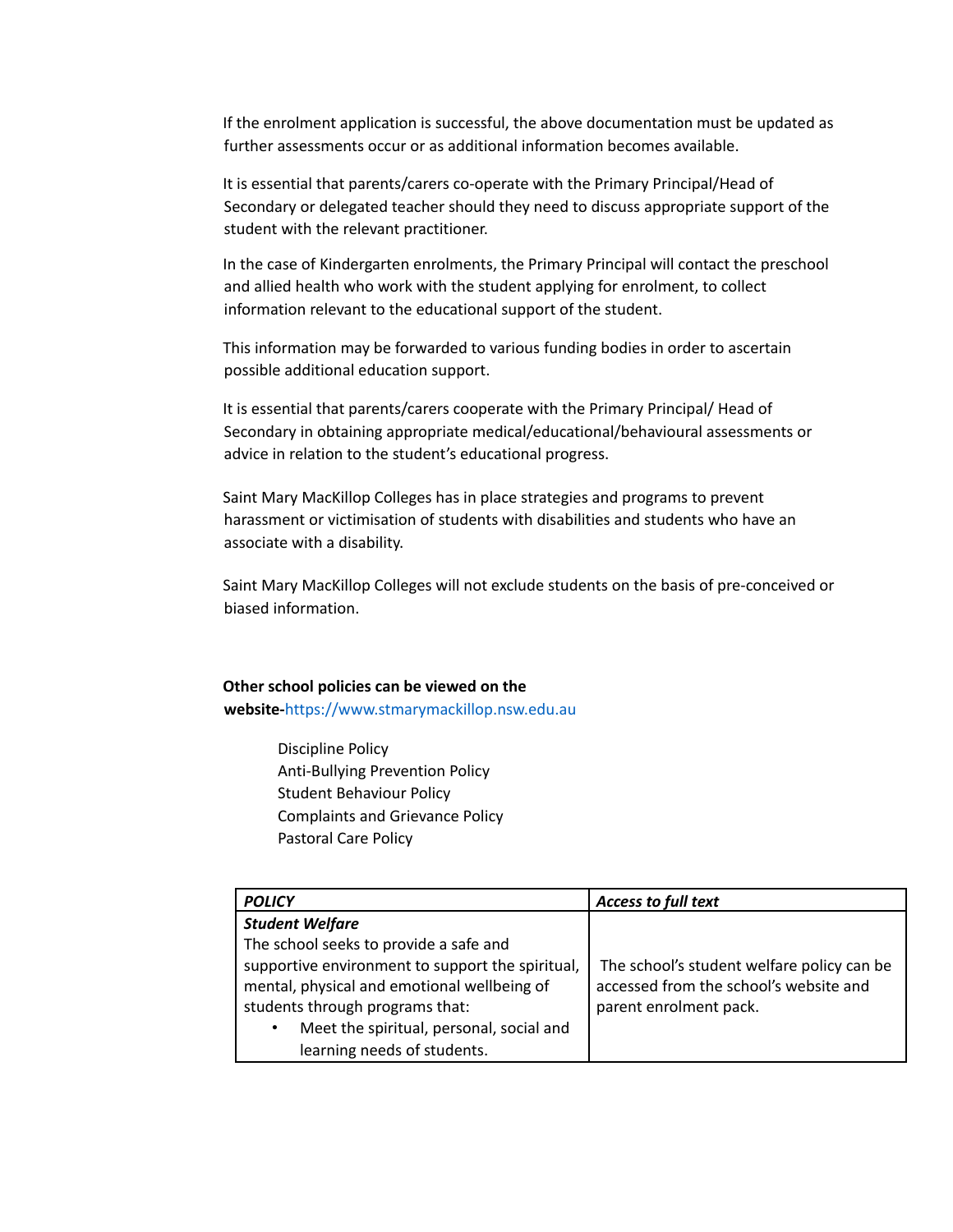| Develop students' sense of self-worth<br>$\bullet$<br>and foster personal development.                                                                                                                                                                                                                                                                                                                                                                                 |                                                                                                                                                    |
|------------------------------------------------------------------------------------------------------------------------------------------------------------------------------------------------------------------------------------------------------------------------------------------------------------------------------------------------------------------------------------------------------------------------------------------------------------------------|----------------------------------------------------------------------------------------------------------------------------------------------------|
| Anti-bullying<br>The school policy provides processes for<br>responding to and managing allegations of<br>bullying.                                                                                                                                                                                                                                                                                                                                                    | The full text of the school's Anti-Bullying<br>policy can be accessed from the school<br>website and parent enrolment pack.                        |
| <b>Discipline</b><br>The school expressly prohibits corporal<br>punishment and does not explicitly or implicitly<br>sanction the administering of corporal<br>punishment by non-school persons, including<br>parents, to enforce discipline at the school.<br>All behaviour management actions are based on<br>procedural fairness. Parents are involved in the<br>processes of procedural fairness when sanctions<br>result in suspension and expulsion of a student. | A summary of the school's Pastoral Care<br>Program, including discipline, can be<br>accessed from the school website and<br>parent enrolment pack. |
| <b>Complaints and grievances</b><br>The policy uses as appropriate, procedural<br>fairness in dealing with complaints and<br>grievances and includes processes for raising<br>and responding to matters of concern identified<br>by parents and/or students. These processes<br>incorporate how parents raise complaints and<br>grievances and how the school will respond.                                                                                            | The full text of the school's Complaints and<br>Grievances policy can be accessed from the<br>school website and parent enrolment pack.            |

## **Saint Mary MacKillop Colleges determined priority areas for improvement;**

| <b>AREA</b>                               | 2020                                                                                                                                                                                                                                                                                                                                                                                                      | 2021                                                                                                                                                                                                                                 |
|-------------------------------------------|-----------------------------------------------------------------------------------------------------------------------------------------------------------------------------------------------------------------------------------------------------------------------------------------------------------------------------------------------------------------------------------------------------------|--------------------------------------------------------------------------------------------------------------------------------------------------------------------------------------------------------------------------------------|
| <b>Teaching</b><br>and<br><b>Learning</b> | Additional class teachers in order<br>to maintain the school's<br>emphasis on optimal class sizes.<br>Various courses offered for Stage<br>$\bullet$<br>6 through Dubbo DE school and<br>Riverina TAFE. This supports the<br>school's goal of making a wide<br>variety of Stage 6 courses<br>available to its students.<br>Resources put in place to cater<br>$\bullet$<br>for diversity among all stages | Courses offered for Stage 6<br>$\bullet$<br>through Dubbo DE school and<br>NSW School of Languages.<br>Strategies put in place to cater<br>$\bullet$<br>for diversity among all<br>students with regard to<br>Literacy and Numeracy. |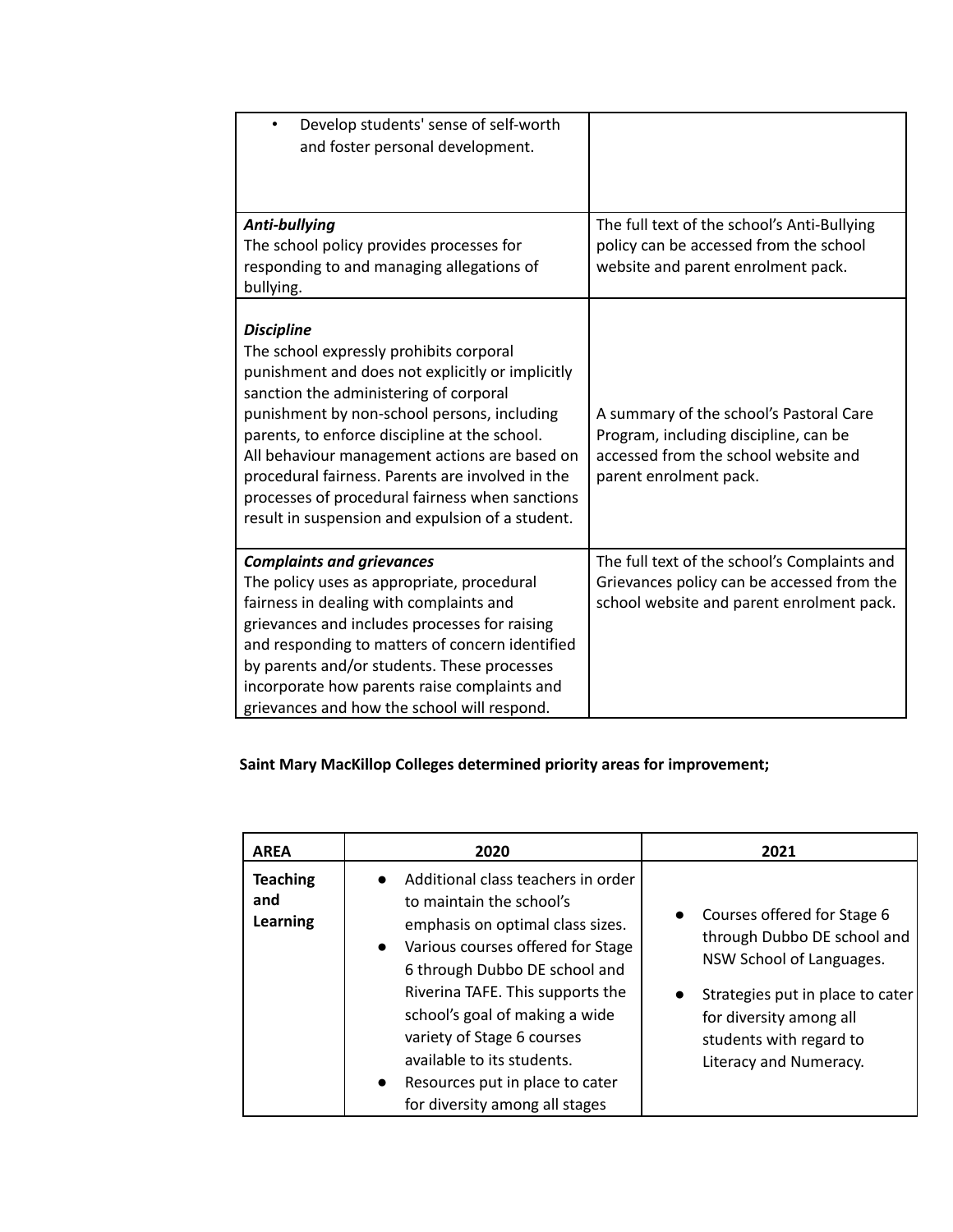| Purchase of new Early Stage 1,<br>$\bullet$<br>and Stage 1 and 2 readers.<br>Stage 2 and Stage 3 readers.<br>Implementation of 7-12 Study<br>Skills program |
|-------------------------------------------------------------------------------------------------------------------------------------------------------------|
|-------------------------------------------------------------------------------------------------------------------------------------------------------------|

| <b>Facilities and</b><br><b>Resources</b> | New playground equipment in<br>I۰<br>primary playground.<br>New reverse cycle air-conditioners in<br>classrooms.<br>New handball court in primary<br>playground.<br>Upkeep and maintenance of present<br>premises and gardens<br>Oval repaired.<br>New handball court.     | Extension in the use of current<br>premises to house years K-12<br>Upkeep and maintenance of<br>ŀ۰<br>present premises and gardens<br>Additional laptops for students to<br>be purchased.<br>School oval to be established<br>New half court for netball and<br>basketball in primary.<br>Extension of primary playground.<br>New fencing around school.<br>New shade shelter for primary |
|-------------------------------------------|----------------------------------------------------------------------------------------------------------------------------------------------------------------------------------------------------------------------------------------------------------------------------|-------------------------------------------------------------------------------------------------------------------------------------------------------------------------------------------------------------------------------------------------------------------------------------------------------------------------------------------------------------------------------------------|
| Professional<br>Development  .            | Careers advice for Stage 6<br><b>First Aid Course</b><br><b>WHS course</b><br>Resources on<br>Traineeships/Apprenticeships<br>Asthma Training<br>Pastoral Care training.<br>Early stage One courses to cater for<br>diversity within the classroom.<br>Executive training. | AISNSW courses<br>participated in for<br>all teachers with<br>regard to NCCD<br>and accreditation<br>of teachers.<br>Subject-specific<br>courses attended<br>by Secondary<br>teachers.<br>First Aid course.<br><b>WHS course</b><br>Executive training.                                                                                                                                   |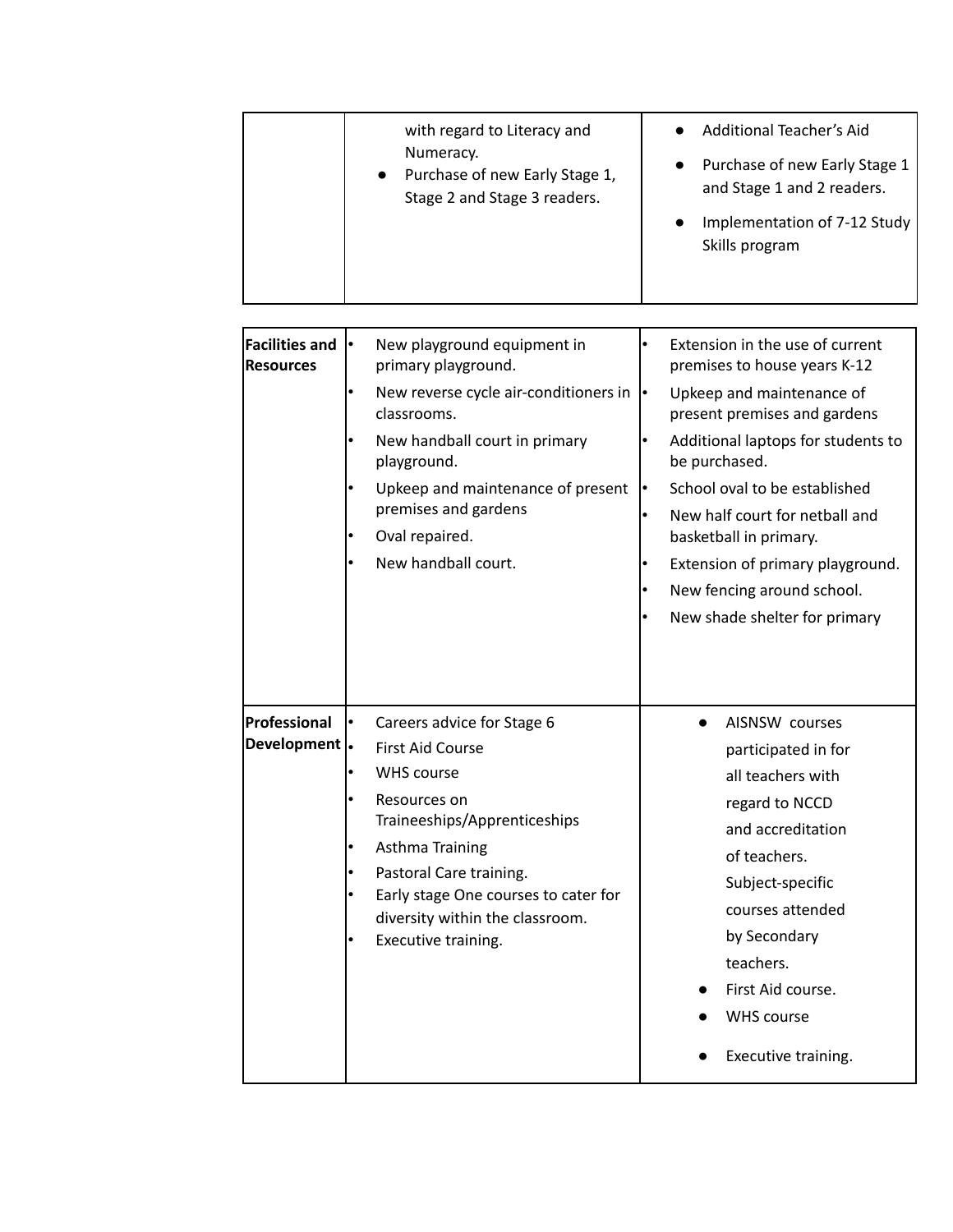|                  |                                                                                                         | Courses to cater for<br>diversity within the<br>classroom.<br>Professional development<br>$\bullet$<br>for all primary staff on how<br>to best teach poetry<br>recitation. |
|------------------|---------------------------------------------------------------------------------------------------------|----------------------------------------------------------------------------------------------------------------------------------------------------------------------------|
| <b>Equipment</b> | New sporting equipment purchased.<br>New laboratory equipment<br>purchased.<br>New chess sets purchased | New sporting equipment<br>purchased.<br>New AFL posts for oval.<br>New soccer goals installed.<br>New AV equipment acquired.                                               |

#### **Initiatives Promoting Respect and Responsibility:**

Our Community links are an important part of Saint Mary MacKillop Colleges. This year the school supported charities

- Aid to the Church in Need
- Missionaries of Charity.

In addition, community links were furthered by:

- Regular pastoral care days.
- The awarding of The Saint Mary of the Cross( MacKillop) Award.

#### **Parent Satisfaction**

The school provides a number of channels for parents to express their level of satisfaction with the operation of the school. Each term a Key Parent Function is held at the school. During this function parents freely mingle with each other and the staff but due to Covid-19 these events were not held.

The Parents are encouraged to contact the Director/Primary Principal/Head of Secondary if they should have any concerns.

Parent Teacher interviews were offered online and by phone twice during 2020, after the Mid-Year Report and end of year. Proof of Parent satisfaction is shown by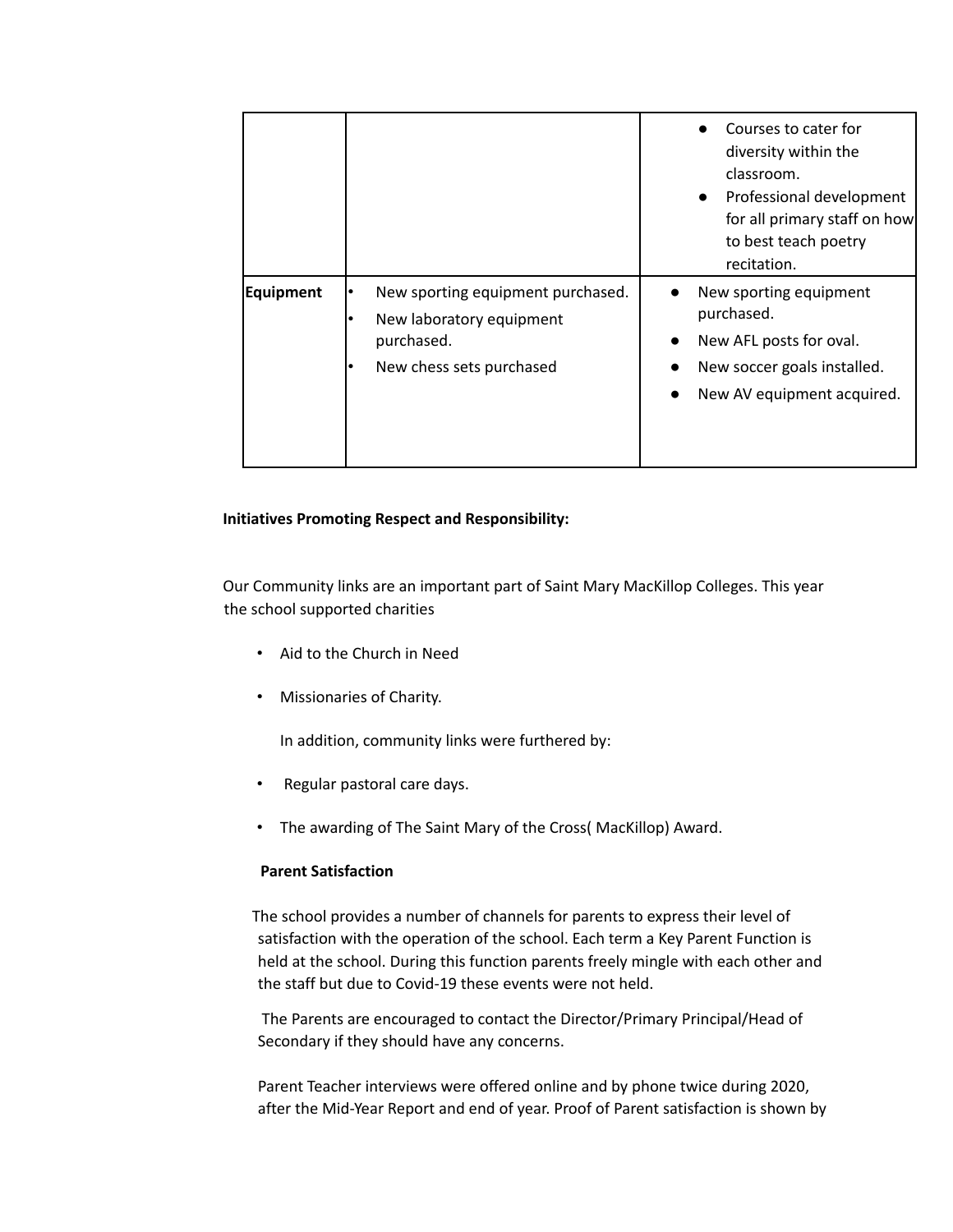the tremendous good will demonstrated by parent volunteers when called upon to assist with special events held at the Colleges.

#### **Student Satisfaction**

A concern of the school is to engage the students as positively as possible in the school experience. Students that like school are much more likely to perform well at school. One positive sign of student satisfaction is that **all** students participated in extracurricular activities arranged throughout the year. The school very much appreciates this generosity.

#### **Teacher Satisfaction**

The school enjoys an excellent staff environment, with the common goal of a desire to impart an authentic Catholic Education animating all of the day to day running of Saint Mary MacKillop Colleges. Staff are given the opportunity at each programming meeting and staff meeting to provide both positive and negative feedback.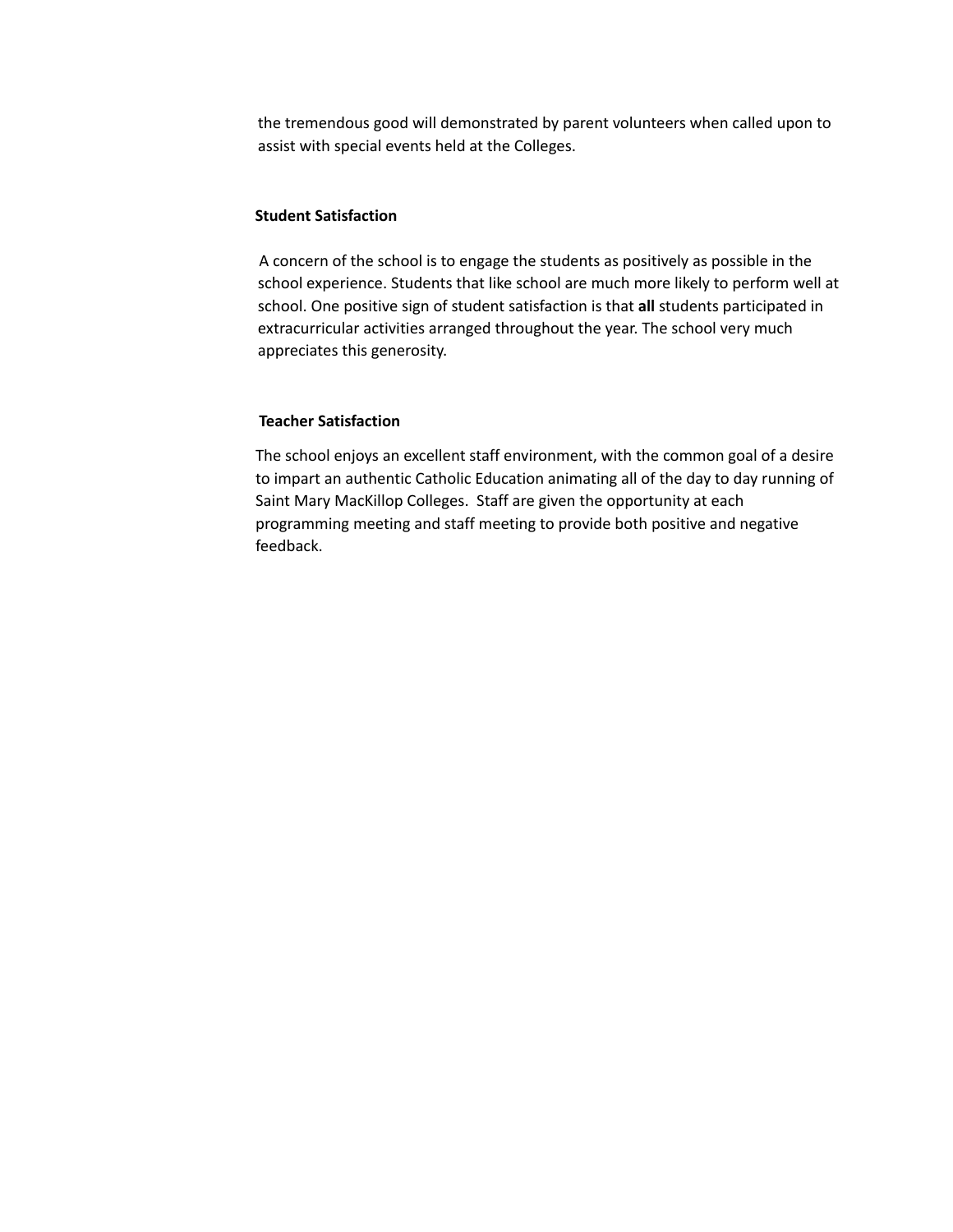Summary of Financial Information:

## **INCOME 2020**

# **INCOME 2020**



#### **EXPENDITURE 2019**